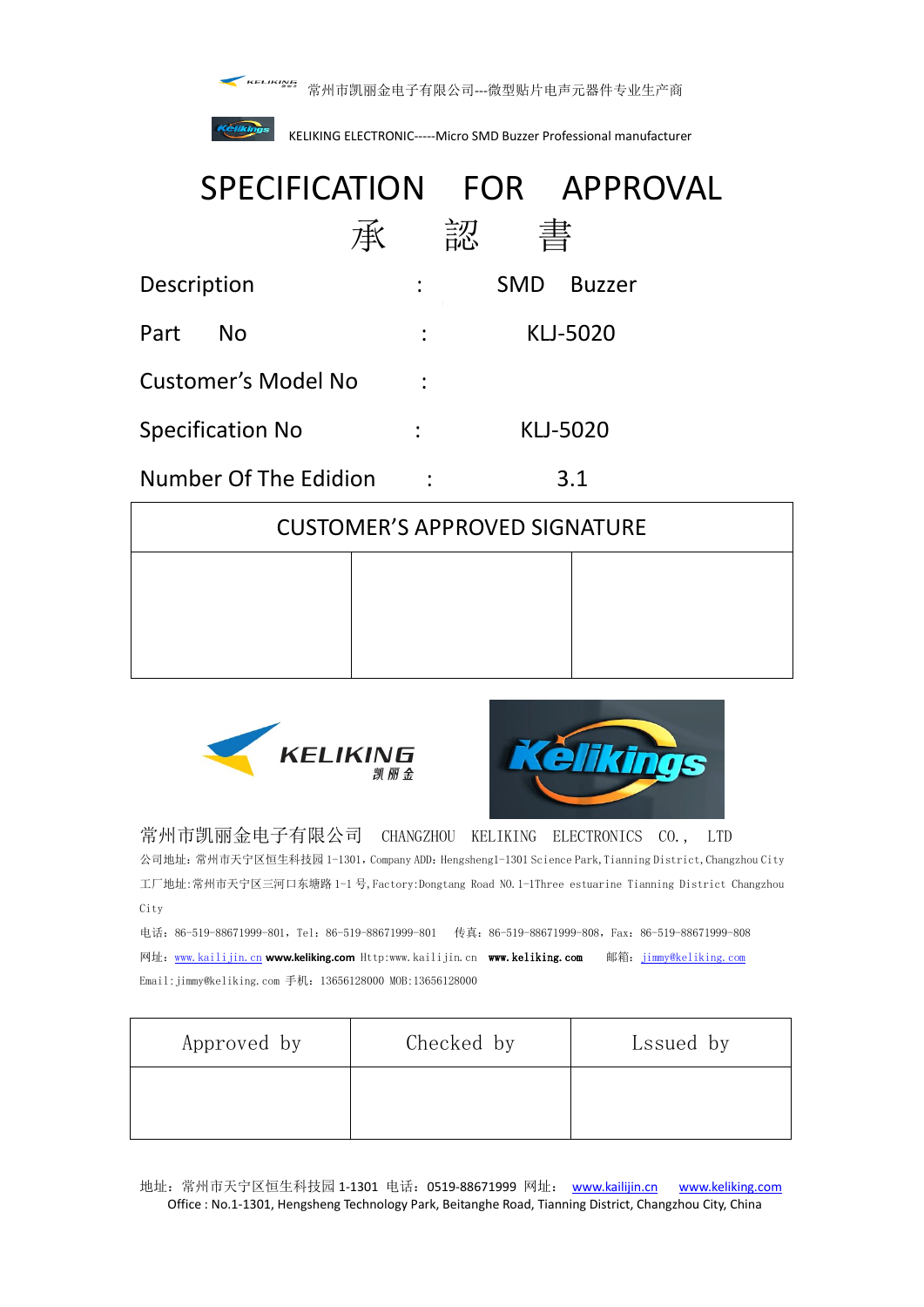



Kellkings<br>KELIKING ELECTRONIC-----Micro SMD Buzzer Professional manufacturer

## A. SCOPE 範疇

## This specification applies magnetic buzzer.KLJ-5020

此規格書適用於贴片電磁式蜂鳴器. KLJ-5020

# B.SPECIFICATION 规格

| NO.            | Item                  | Unit         | Specification    | Condition                                                       |  |
|----------------|-----------------------|--------------|------------------|-----------------------------------------------------------------|--|
| $\mathbf{1}$   | Rated Voltage         | Vo-p         | 3.3              | $Vo-p$                                                          |  |
|                | 額定電壓                  |              |                  |                                                                 |  |
| $\overline{2}$ | <b>Operating Volt</b> | Vo-p         | $2.0^{\sim}4.0$  | 0V                                                              |  |
|                | 操作電壓                  |              |                  |                                                                 |  |
| 3              | <b>Mean Current</b>   | mA           | Max. 110         | Applying rated voltage. 4000HZ squar wave. 1/2duty              |  |
|                | 平均耗電流                 |              |                  | 施以額定電壓.4000HZ.方波.50%負載                                          |  |
| $\sqrt{4}$     | Coil Resistance       | $\Omega$     | 12±3             |                                                                 |  |
|                | 直流阻抗                  |              |                  |                                                                 |  |
|                | Sound Output          | dBA          | <b>Min.80</b>    | Distance at 10cm (A-weight). Applying rated voltage             |  |
| 5              | 輸出音壓                  |              |                  | 4000HZ.square wave.1/2duty                                      |  |
|                |                       |              |                  | 在 10cm 處, 施以額定電壓。4000HZ.方波.50%負載                                |  |
| 6              | Rated Frequency       | HZ           | 4000             |                                                                 |  |
|                | 額定頻率                  |              |                  |                                                                 |  |
| $\overline{7}$ | <b>Operating Temp</b> | $^{\circ}$ C | $-30$ ~+70       |                                                                 |  |
|                | 操作温度                  |              |                  |                                                                 |  |
| 8              | Storage Temp          | $^{\circ}$ C | $-40$ ~+80       |                                                                 |  |
|                | 儲存温度                  |              |                  |                                                                 |  |
| 9              | Dimension             | mm           | L5.0×W/5.0×H2.0  | See attached drawing.                                           |  |
|                | 尺寸                    |              |                  | 請參照外觀尺寸圖                                                        |  |
| 10             | Weight                | gram         | 0.6              |                                                                 |  |
|                | 重量                    |              |                  |                                                                 |  |
| 11             | Material              |              | L.C.P (Black)    |                                                                 |  |
|                | 材質                    |              |                  |                                                                 |  |
| 12             | Terminal              |              | SMD type         | See attached drawing.                                           |  |
|                | 端子                    |              | (鍍全錫/Plating Sn) | 請參照外觀尺寸圖                                                        |  |
|                | Environmental         |              | RoHS             |                                                                 |  |
| 13             | Protection Regulation |              |                  |                                                                 |  |
|                | 环保法规                  |              |                  |                                                                 |  |
|                | Storage life          | month        | 6                | 6 months preservation at room temp. $(25\pm3\degree\text{C})$ . |  |
| 14             | 保存期限                  |              |                  | Humidity30%                                                     |  |
|                |                       |              |                  | 在室溫下 25±3℃. 湿度 30%以下可保存 6 個月                                    |  |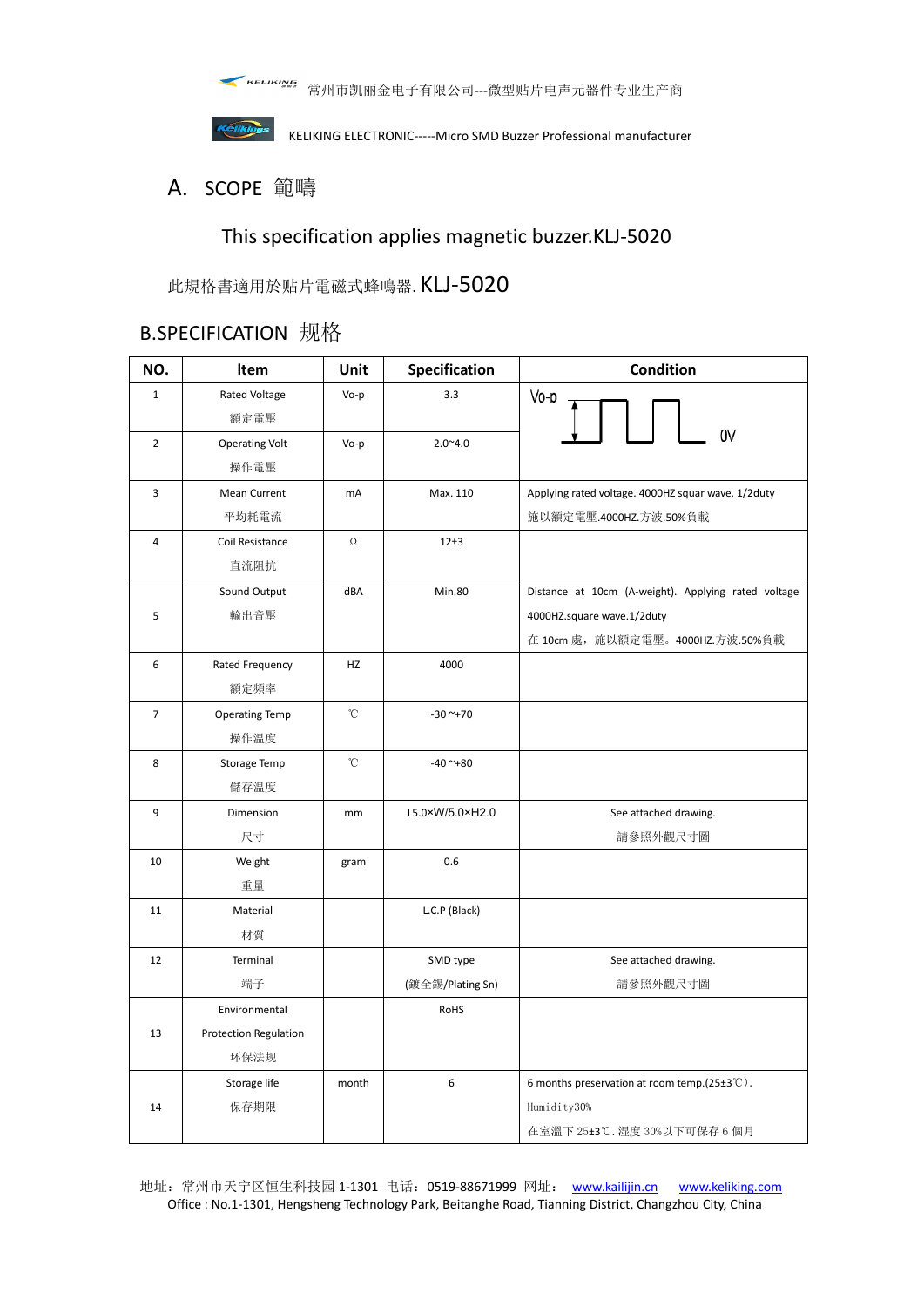



**KELIKING ELECTRONIC-----Micro SMD Buzzer Professional manufacturer** 

# C.TYPLCAL FREQUENCY RESPONSE CURVE 頻率響應曲線



D.APPEARANCE DRAWING 外觀尺寸圆





# Unit:mm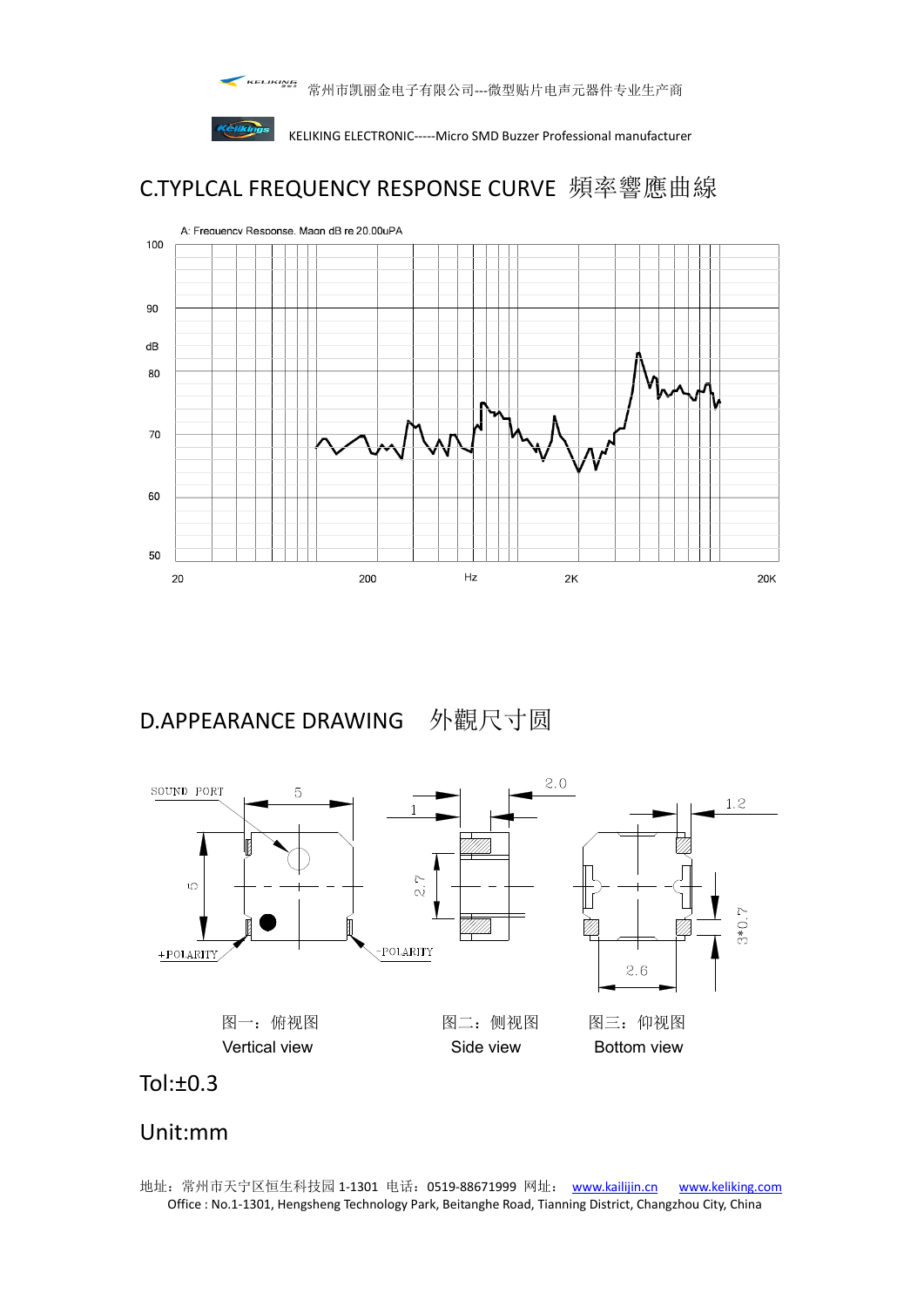

 $+2.5V$ 

 $\overline{O}$ 

KELIKING ELECTRONIC-----Micro SMD Buzzer Professional manufacturer

E.MEASUREMENT METHOD 測量方式



F.INSPECTION FIXTURE 測試架



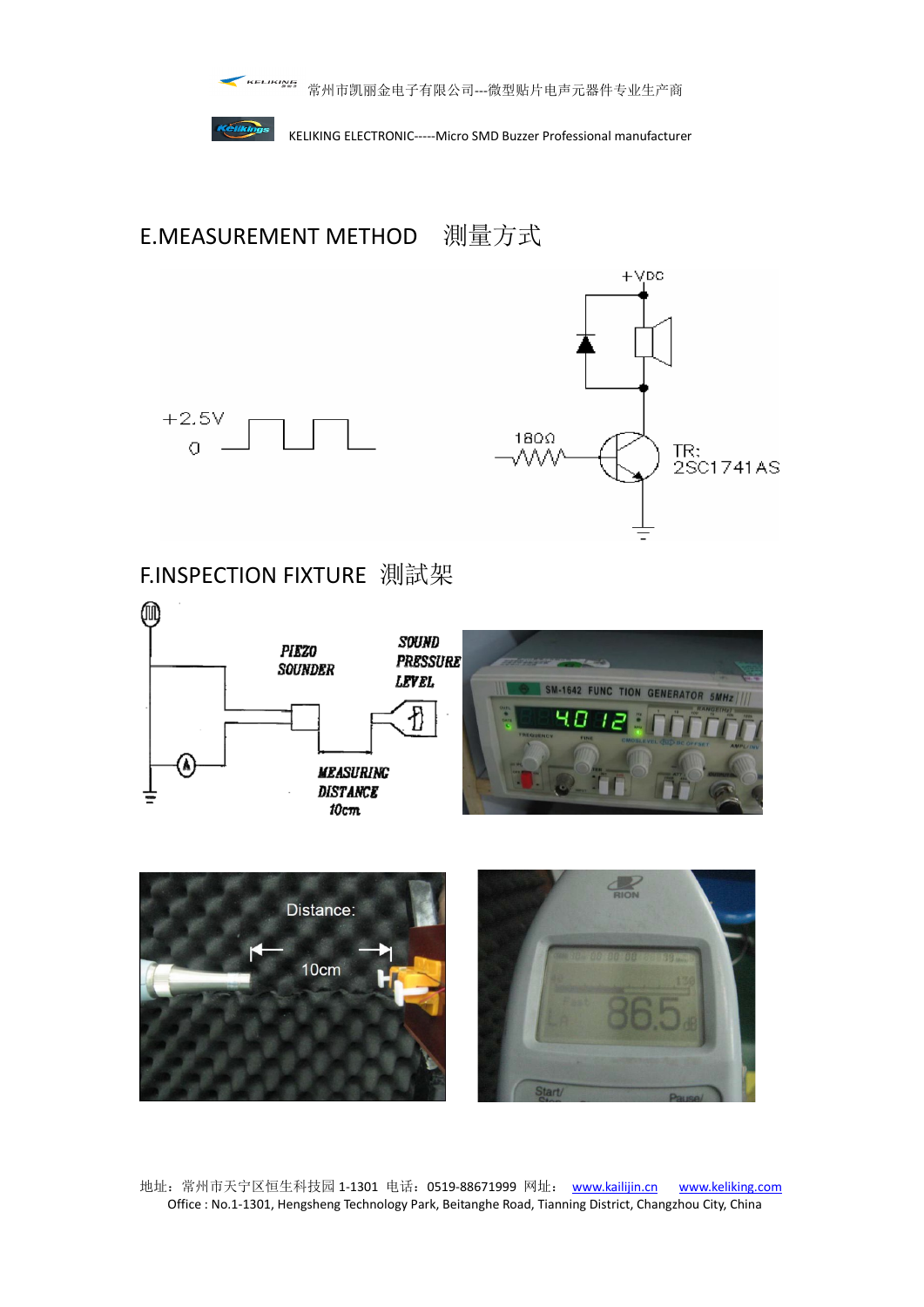

■ " " " " 常州市凯丽金电子有限公司---微型贴片电声元器件专业生产商



Kellkings<br>KELIKING ELECTRONIC-----Micro SMD Buzzer Professional manufacturer

# G.MECHANICAL CHARACTERISTICS 機械特性

| NO. | <b>Item</b>           | Test condition                                                                | Evaluation standard                               |  |
|-----|-----------------------|-------------------------------------------------------------------------------|---------------------------------------------------|--|
| 1   | Solderability         | Lead terminals are immersed in solder bath of $+260\pm5^{\circ}C$ for $3\pm1$ | 95% surface of lead pads must be covered with     |  |
|     | 焊錫附著性                 | Second.                                                                       | fresh solder                                      |  |
|     |                       | 端子置於錫膏內.錫膏溫度: +260±5℃. 焊接時間: 3±1 秒                                            | 锡膏需覆盖端子上方 95%                                     |  |
|     | <b>Soldering Heat</b> | The product is followed the reflow temperature curve to test                  | No interference in operation                      |  |
| 2   | Resistance            | Its reflow thermostability                                                    | 操作上无任何不良                                          |  |
|     | 焊錫耐熱性                 | 產品依照迴焊溫度曲線測試迴焊耐熱性                                                             |                                                   |  |
|     | Terminal              | Lead pads shall be soldered on the pc board.and the force9.8N                 | No damage and cutting of                          |  |
| 3   | Mechanical            | (1.0kg) shall be applied behind the part for 10 seconds                       | 端子不松动, 不脱落                                        |  |
|     | Strength              | 將端子焊在 PC 板上后, 對單體施以 9.8N (1.0kg) 拉力 10 秒                                      |                                                   |  |
|     | 端子強度                  |                                                                               |                                                   |  |
|     | Vibration             | Buzzer shall be measured after being applied vibration of amplitude           | After the test the part shall meet specifications |  |
| 4   | 震動測試                  | of 1.5mm with 10 to 55hz band of vibration frequency                          | With-out any damage in appearance and the SPL     |  |
|     |                       | to each of 3per-pendicular directions for 6 hours                             | Should be in±10dBA compared with initial one      |  |
|     |                       | 震動週波數 10~55HZ.全振幅 1.5mm 于 X.Y.Z 3 個方向.各 6 小時                                  | 经测试后, 单体除音壓外外觀及电气特性须符                             |  |
| 5   | Drop test             | The part only shall be dropped from a height of 75cm onto a 40mm              | 合规格, 輸出音壓变化量须±10dBA 内                             |  |
|     | 落下測試                  | thick wooden board 3 times in 3 axes(X.Y.Z).(a total of 9 times).             |                                                   |  |
|     |                       | 單體從 75 公分高處.X.Y.Z. 3 個方向.各 3 回.落于 40mm 厚木板上.                                  |                                                   |  |

# H.ENVIRONMENT TEST 环境测试

| NO.                                       | Item                                                     | Test condition                                                        | Evaluation standard                         |
|-------------------------------------------|----------------------------------------------------------|-----------------------------------------------------------------------|---------------------------------------------|
| $\mathbf{1}$                              | High temp test                                           | After being placed in a chamber at $+80^{\circ}$ for 48 hours.        |                                             |
|                                           | 高温测试                                                     | 置于+80℃环境中48小时                                                         |                                             |
| $\overline{2}$                            | Low temp test                                            | After being placed in a chamber at -40 $\degree$ C for 48 hours.      |                                             |
|                                           | 低温测试                                                     | 置于-40℃环境中 48 小时                                                       |                                             |
|                                           |                                                          | The part shall be subjected to 10 cycles. One cycle shall consist of: |                                             |
|                                           |                                                          | 对单体施以热冲击实验 10 次循环.其循环内容如图示                                            | After the test the part shall meet          |
|                                           | <b>Therman Shock</b>                                     | $+80^\circ$ C<br>$-40^{\circ}$ C                                      | specifications with-out any                 |
| ξ                                         | 热冲撃实验                                                    | 30 min.<br>30 min                                                     | degradation in appearance and               |
|                                           |                                                          | 60 min.                                                               | performance except SPL. After 4             |
|                                           |                                                          | The part shall be subjected to 10 cycles. One cycle shall be 24 hours | hours at $+25^{\circ}$ C, the SPL should be |
|                                           |                                                          | and consist of                                                        | in±10dBA compared with initial one          |
|                                           |                                                          | 单体承受温度/湿度循环测试 10 次.其循环内容如图示                                           | 经测试后,静置于+25℃ (室温)环                          |
| Temp./Humidity<br>Cycle<br>4<br>温度/湿度循环测试 | $+80^{\circ}$ C<br>a.b: 90~98%RH                         |                                                                       | 境中 4 小时候, 单体除音壓外, 外                         |
|                                           |                                                          | $c:80 - 98\%$ RH<br>b                                                 | 觀及电气特性须符合规格, 輸出音                            |
|                                           | $+25^{\circ}$ C -<br>3hrs<br>$12\pm0.5$ hrs<br>3hrs<br>c | 壓变化量需在±10dBA内                                                         |                                             |
|                                           |                                                          | 24hours                                                               |                                             |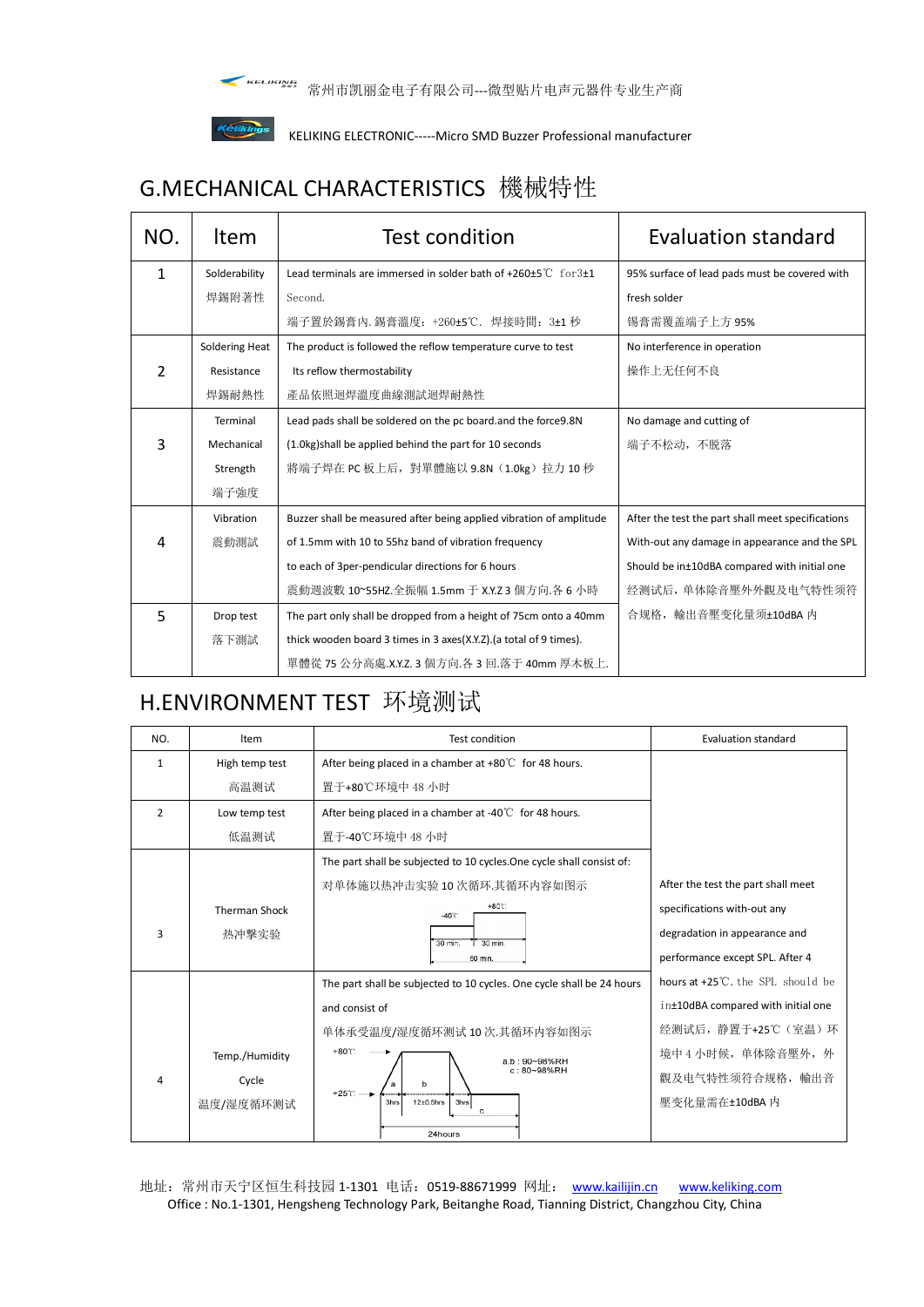

#### **KEIIKIngs**<br>KELIKING ELECTRONIC-----Micro SMD Buzzer Professional manufacturer

#### I.RELIABILITY TEST 信赖性测试

| No. | Item      | Test condition                                                    | <b>Evaluation standard</b>                   |
|-----|-----------|-------------------------------------------------------------------|----------------------------------------------|
|     |           | Ordinary temperature 室温寿命测试<br>1.                                 | After the test the part shall meet           |
|     |           | The part shall be subjected to 100 hours at room temperature with | Specifications with-out any                  |
|     |           | 3.0V.4000HZ applied                                               | degradation in appearance and                |
|     |           | (+25±10℃)下. 输入 3.0V. 4000HZ 连续操作 100 小时                           | Performance except. SPL. after 4             |
|     |           | 2.<br>High temperature 高温寿命测试                                     | hours at $+25^{\circ}$ C, the SPL, should be |
|     | Operating | The part shall be subjected to 50 hours at $+55^{\circ}$ C with   | in +10dBA compared with initial              |
| 1   | life test | 3.0V.4000HZ applied                                               | one.                                         |
|     | 寿命测试      | 在+55℃环境下, 输入 3.0V.4000HZ 连续操作 50 小时                               | 经测试后,静置于+25℃ (室温) 环                          |
|     |           | 3.<br>Low temperature 低温寿命测试                                      | 境中 4 小时后, 单体除音壓外, 外                          |
|     |           | The part shall be subjected to 50 hours at $-30^{\circ}$ C with   | 觀及电气特性须符合规格, 輸出音                             |
|     |           | 3.0V.4000HZ applied                                               | 壓变化量需在±10dBA 内                               |
|     |           | 在-30℃环境下, 输入 3.0V.4000HZ 连续操作 50 小时                               |                                              |
|     |           |                                                                   |                                              |

TEST CONDITION.

| <b>Standard Test Condition</b> |              |                                                  |               | a) Temperature: $+5$ <sup><math>\sim</math></sup> $+35$ °C b) Humidity: $45$ -85% c) Pressure:860-1060mbar |
|--------------------------------|--------------|--------------------------------------------------|---------------|------------------------------------------------------------------------------------------------------------|
| 一般测试条件                         |              | : a) 温度: +5 <sup>∼</sup> +35℃                    | b) 湿度: 45-85% | c)气压: 860-1060mbar                                                                                         |
| Judament Test Condition:       |              | a) Temperature: $+25\pm2$ °C b) Humidity: 60-70% |               | c) Pressure:860-1060mbar                                                                                   |
| 爭譩时测试条件                        | $\mathbf{r}$ | a)温度: +25±2℃                                     | b)温度: 60-70%  | c)气压: 860-1060mbar                                                                                         |

J.Recommended Temperature Profile For Reflow Oven 建議回焊爐溫度曲线 焊接区温度设置在 245 度左右



K.Recommended land pattern 建議基板設計尺寸圖



PIN package Vertical view, Connection between positive electrode of PIN package and positive electrode of product 此图为 PCB 板封装俯视图, PCB 封装的正负极和产品的正负极相对应